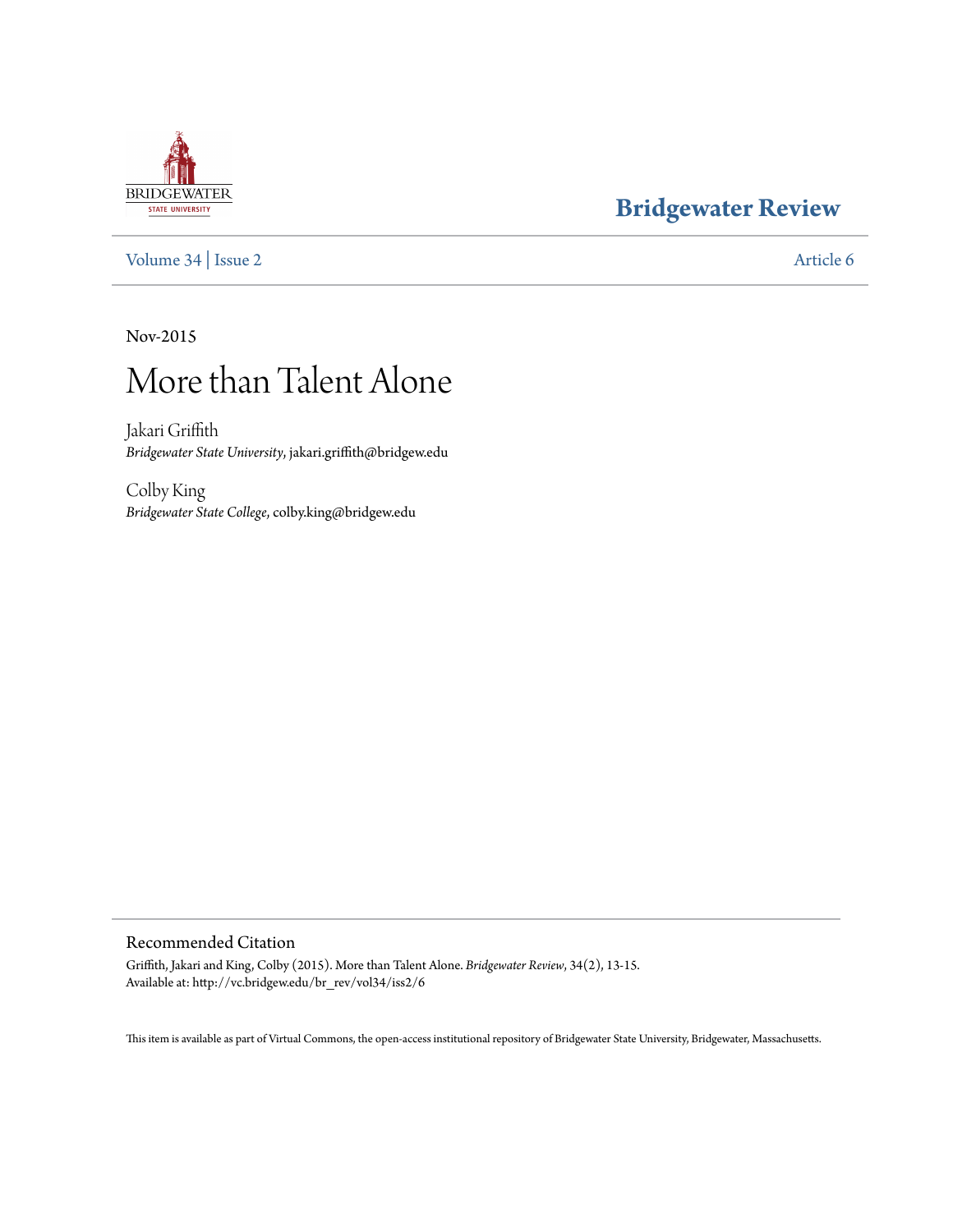# More than Talent Alone\*

### *Jakari Griffith and Colby King*

Pittsburgh Pirates baseball player Andrew McCutchen is a fine center fielder. With a neatly trimmed beard, a fiercely competitive spirit, and an obsession with self-improvement, he has not only won the hearts of media and fans with his spectacular on-field performances, and his deep sense of humility and positive attitude, certainly the inevitable by-products of perseverance and hard work, inspire a profound sense of popular admiration. On all counts, McCutchen is no ordinary player.

Behind him stands baseball, a sport that evokes vivid memories of hot dogs and cotton candy. It is a sport where fans sit in the bleachers anticipating that their favorite player will slide across home plate to claim victory. It is also very much a story about young batters practicing in countless batting cages in American suburbs, ball games taking center stage on abandoned tennis courts in city centers, and little-league rivalries dividing town and country kids on the central plains. As these examples illustrate, baseball is a cornerstone of American cultural tradition. Among other things, that tradition has always promised that if you are talented and work hard, you will be rewarded with success.

As the American pastime, baseball is often used to illustrate the popular ideology of individualism, and outstanding players are held up as examples of how talent and hard work translates to success. While it is true that the skill levels of professional ball players exceed those of the general population, their stories obscure the fact that social networks, coaches, and financial resources, are just as often defining factors paving players' paths to baseball stardom. In other words, talent can provide an athlete with much needed visibility in

a crowded field of players, but how he gained the opportunity to showcase that talent in the first place is an even more basic precondition that sometimes goes ignored.

In a recent essay featured in *The Players' Tribune* ("Left Out," 13 February 2015), Andrew McCutchen uses his own life to illustrate the link between resources and player development and in doing so he challenges the traditional assumption that talent and hard work alone will lead to success. Among his reflections, he highlights how as a child simply being able to play organized baseball and having the equipment to do so was

often a struggle for him, despite his nascent talent. McCutchen, who was born to unwed parents of little means in North Meade, Florida, acknowledges the cost and difficulties talented kids from poor families face as they hope to be discovered by scouts. McCutchen remembers that he had to choose between a new baseball bat and a video game system for Christmas. Pro scouts, he argues, overlook many talented players, because their families cannot afford to put them into high-visibility tournaments. "It's not about the \$100 bat. It's about the \$100-a-night motel room and the \$30 gas money and the \$300 tournament fee. There's a huge financing gap to get a child to that next level where they might be seen." McCutchen stated it plainly: "If you're a poor kid with raw ability, it's not enough."

There is a valuable lesson here that goes well beyond baseball. Rigorous practice can convert any raw ability into something more orderly, predictable, and refined. However, this conversion process is not created equally. Being embedded in a valued network of social connections can significantly influence how raw ability is transformed into something of professional value. As Princeton sociologist Alejandro Portes writes: "social ties can bring about greater control over wayward

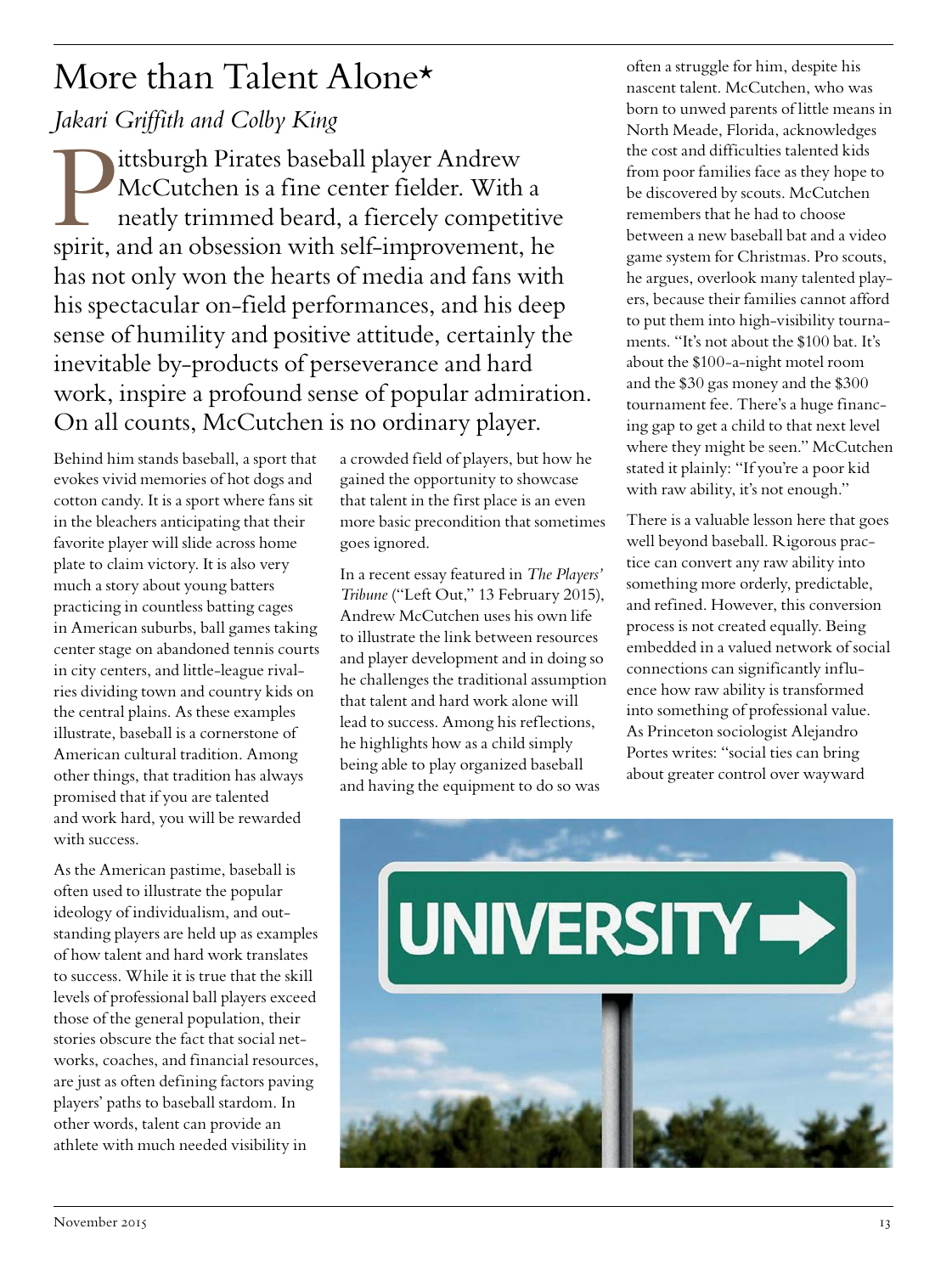behavior and provide privileged access to resources; they can also restrict individual freedoms and bar outsiders from gaining access to the same resources" (*Annual Review of Sociology* [1998]).

We all rely on a variety of forms of capital (financial, social, and cultural) to help us make the most of our skills and opportunities. Social

use our cultural capital to know how to "fit in" in various social settings; even knowledge as ostensibly trivial as which fork to use for the first course at a fancy restaurant has cultural value.

Being without social capital is difficult, but so is having a lack of emotional resources necessary to cope with changing environmental demands.



*Andrew McCutchen (Photo Credit: Peter Diana,* Pittsburgh Post-Gazette*).*

capital includes the resources and assets that are available to us through our social networks. Cultural capital includes education, style of speech and dress, and physical appearance, and may be thought of as any nonmonetary asset in life. In our daily lives, social capital helps us learn new information and find opportunities. For example, perhaps a friend knows about a job opening at her company that otherwise would have been unknown. We

Resources such as hope, optimism, confidence, otherwise known as psychological capital, are critical for overcoming failure or setback. Yet, for an individual to draw on these resources,

he must engage in developmental experiences that allow him to build these capacities in the first place. As McCutchen argues, these experiences are in short supply for those without a way to access them.

Like athletes, many of our students face the same challenges. Some are disadvantaged in that they lack the emotional maturity needed to "compete" effectively at higher levels. Seen from this view, low college-completion rates are not always the result of normal (and expected) attrition; not all students fail simply because they can't make the grade. Research tells us that there is more at play here than academics alone. Students who feel isolated and detached from their homes and communities may drop out because they have no one to turn to discuss difficult situations and the pressures of adjusting to college life. Students must learn to tell themselves "I belong here," even if, initially, it doesn't feel that way.

These forms of capital help explain success and opportunities in many areas of life, well beyond sport. Baseball players need financial capital to join travel teams and play in tournaments where they will get noticed, the social capital to know which teams would give them the best exposure, the cultural capital to know how best to talk with scouts and recruiters, and the psychological capital to persist in their efforts. These forms of capital are just as crucial for college students as they are for baseball players. Though there is no single best predictor of a college student's occupational and socioeconomic success, research shows that the higher a parent's level of education, the greater the benefit to her children, a benefit that results from a widened scope of social interactions and

McCutchen stated it plainly: "If you're a poor kid with raw ability, it's not enough."